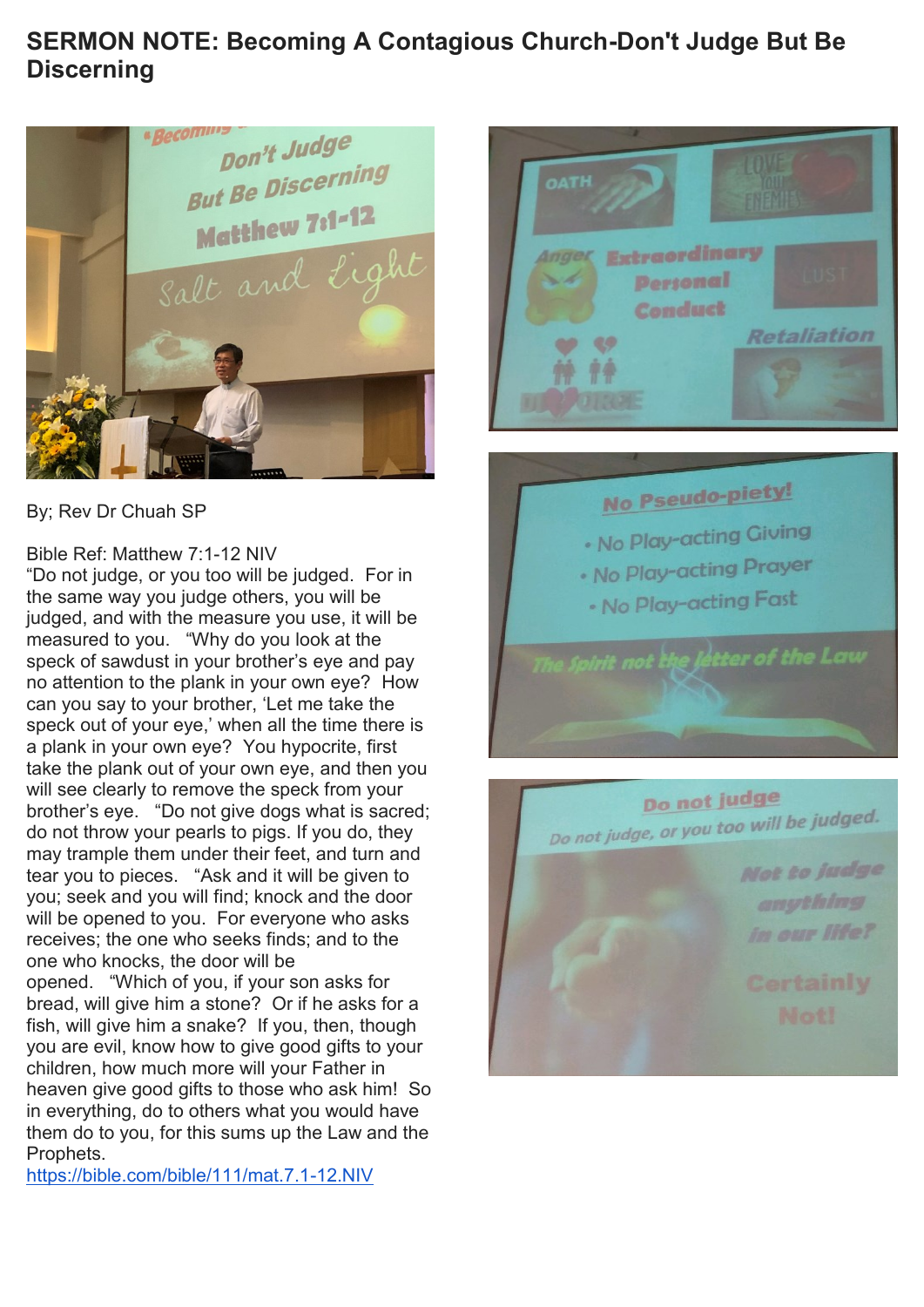#### What does it mean not to judge? Greek word 'To judge', 'krino' can means 'to discern, judicially appraise, estimate, or to be judgmental to condemn with critical spirit'

It all comes down to Attitude

Don't be judgmental but be Generous



#### **Healing and Restoration** 5<sup>th</sup> petition of the Lord's Prayer "Forgive us our trespasses even as we also

forgive those who trespass against us." 'To judge' is the opposite of 'to forgive'

We are to be forgiving!



**Beatitude People** A forgiven person is a forgiving person **Kingdom Disciples True Inner righteousness of God** vt. false external self-righteousness

## How can we judge then?

<sup>2</sup> For in the same way as you judge others, you will be judged, and with the measure you use, it will be measured to you.



**The Manner Two Measuress** Justice and Mercy

Temper Justice with Mercy



Always easy to see the wrong of others, but NOT or own.

Don't be a hypocrite, an actor! <sup>5</sup> You hypocrite, first take the plank out of your own eye, and then you will see clearly to remove the speck from your brother's eye.

> Get our eyesight restored first!

#### **Be Discerning!**

<sup>6</sup> 'Do not give dogs what is sacred; do not throw your pearls to pigs. If you do, they may tra<mark>mple them</mark> under their feet, and turn and tear you to pieces.

**Good things can become deadly** Danger of being undiscriminating